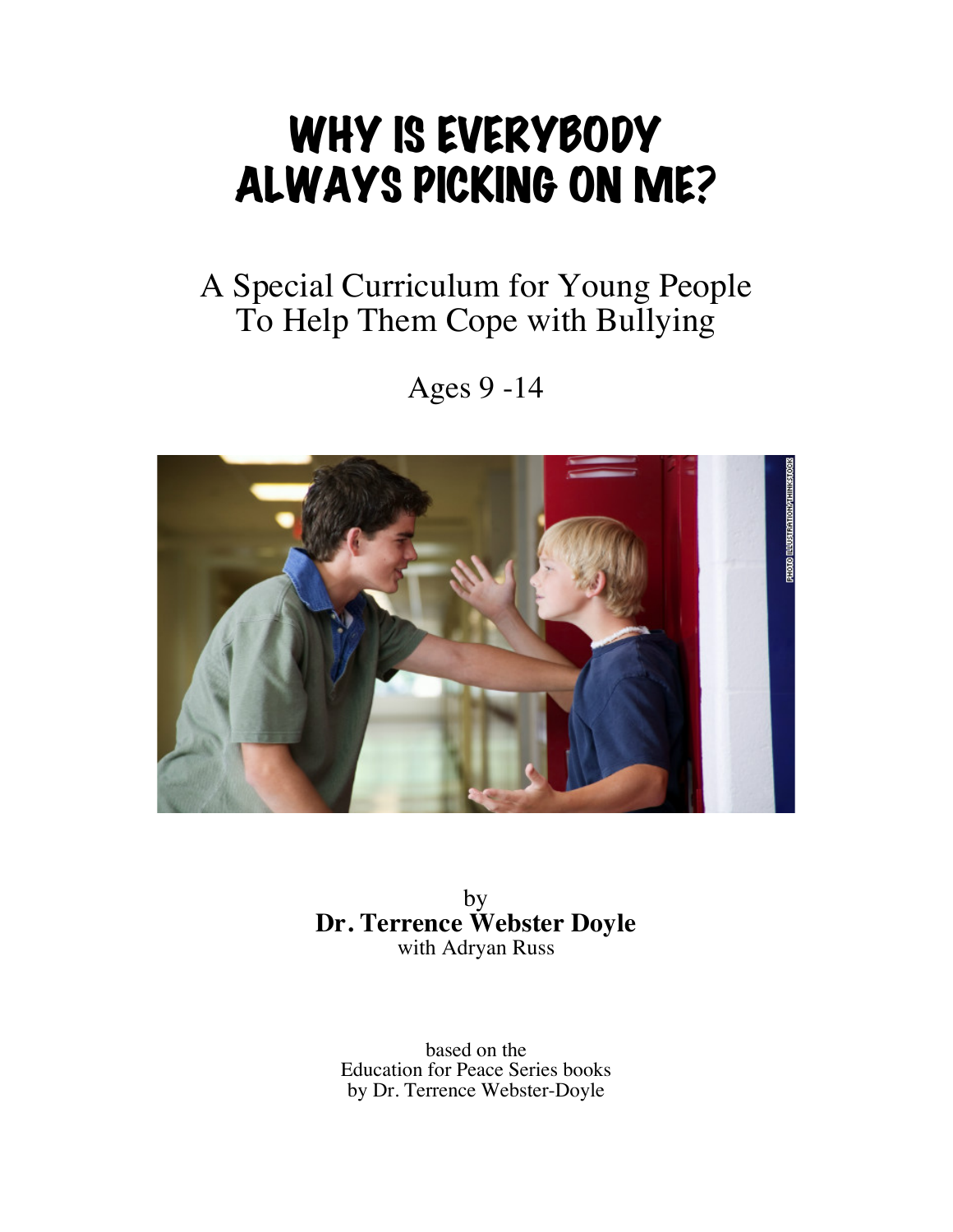#### **To All Victims:**

Do you want to learn how to never be bullied again?

#### **To All Bullies:**

Do you want to learn how to get what you want without bullying?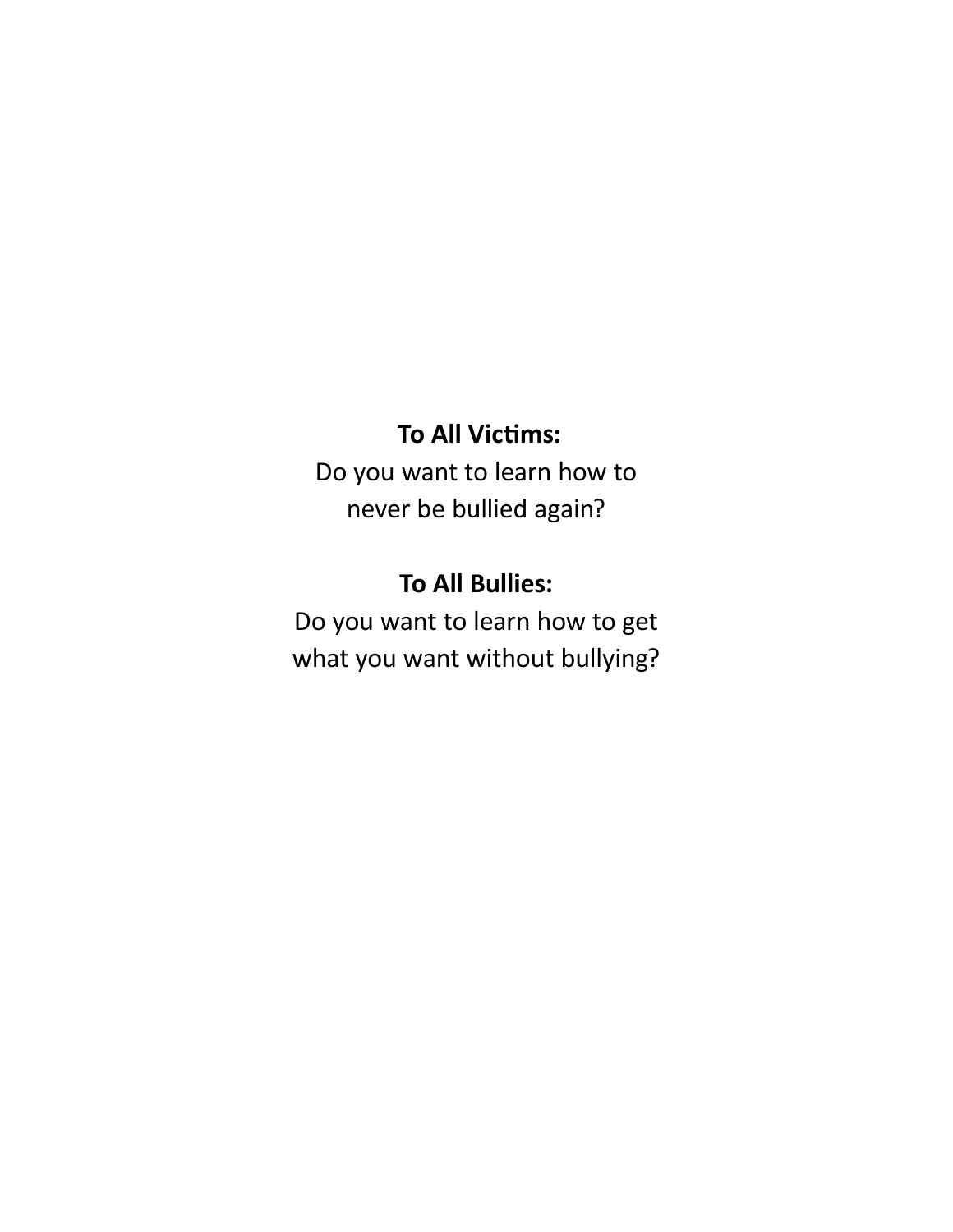## **WHY IS EVERYBODY ALWAYS PICKING ON ME?**

#### **Ages 9 -14**

Each of the following lessons can be taught in 20-minute segments. However, the student's ability to experience, understand, and practice the material presented is enhanced by the educator's ability to spend time doing exercises and activities in the addendums to each lesson. Students will benefit more from doing one activity than from going through an entire lesson, if the lesson is taught too quickly. Every fourth lesson is a roleplay, in which students may learn more about bullying than in the lessons themselves, because they will be involved in learning by doing. Students will play parts in pre-scripted roleplays and eventually learn to develop their own roleplays as they learn the process. Roleplay offers direct experience, which strongly enhances understanding.

**Lesson #1. What Is a Bully?** Bullies are people with problems. They come in many different shapes, ages, lifestyles, and nationalities, but they have traits in common. They are people who are hurt, angry, and afraid, who do not know how to deal with their feelings. As a result, they often hurt others as well as themselves. Story: "Boys Will Be Boys": Read and discuss. Two kinds of bullies: introvert and extrovert. Have volunteers show an extrovert bully in action; then, an introvert. We are all bullies at one time or another. What kind are you? Activity: Divide students into groups. Ask half the groups to come up with many ways they have been bullied. Ask other half to come up with ways they have bullied others. Charts: "Ways We've Been Bullied" and "Ways We've Bullied Others." Tell students this curriculum will show victims how to never be bullied again, and will show bullies how to get what they need without bullying.

**Lesson #2. How Does Bullying Affect Us?** Story: "The Day of the Bee Sting," in Why Is Everybody Always Picking on Me? p. 23, in which a child, suddenly stung by a bee, jumps up and knocks a bully over, discovering he is really stronger than the bully. Although this victim "won," he still felt the effect of being bullied over and over again 30 or 40 years later. Frightening incidents that happen to us can cause us to feel hurt, anger and fear all our lives. Ask for volunteers to talk about "A Time I Was Bullied." Kids are often bullied in other ways, such as learning to believe there is something wrong with them because they are "different." This is psychological bullying. Activity: Divide students into two groups. Have one group present an example of physical bullying, and the other group present an example of psychological bullying. The best way to deal with bullies in disguise is to know you can use your mind to keep from being bullied. Kids are not born bullies. We learn how to be bullies from adults.

**Lesson #3. Why Do Bullies and Victims Exist?** While we are young, we learn to play roles such as child, student, team member; as we become adults, we play conscious roles, such as worker, professional, husband, wife, moth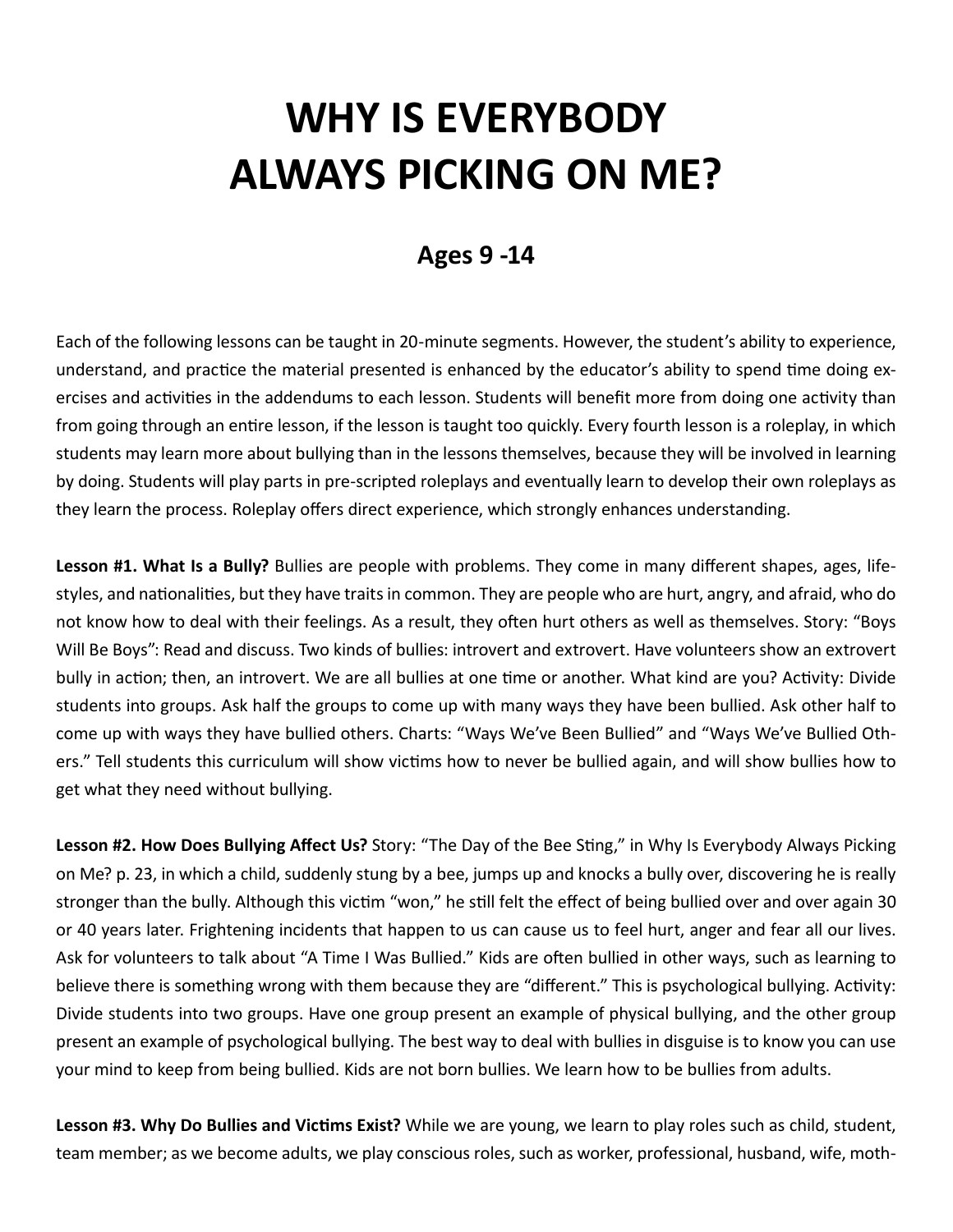er, father. We also take on unconscious roles, such as "someone strong," "someone weak," "someone dumb," "victim," "bully." The bully's characteristics are different from the victim's, but the things that influence a person to be a bully are the same things that influence a person to be a victim! A bully is a victim in disguise! We all have role models, heroes and heroines, and other influences in the world today. Activity: Divide students into groups of four. Assign each group to determine a way we are influenced (bullied) by 1) family, 2) friends, 3) school, 4) media, 5) community leaders, 6) politicians, 7) military leaders. When we try to imitate role models and do what others tell us, we can get confused about who we really are. Chart: Potential Bullies in Our Lives.

**Lesson #4. Roleplay:** Ask for volunteers to read parts in the roleplay prepared for today's lesson. Enact a prescripted scene in which a victim becomes a bully who then bullies a new victim, who becomes a bully. Students will see first-hand how the chain reaction begins and how it develops. This particular roleplay will be unresolved, and students will be asked to contribute opinions about how to resolve the conflict. There will be no "right" or "wrong" answers. The exercises are meant to develop students' interest and ability in making decisions they may not have had the opportunity to make before. All students get the opportunity to roleplay both bully and victim so that they can experience a situation from both sides. This develops their understanding. All students will participate in the development of possible solutions to the conflict between bully and victim.

**Lesson #5. Earthlings:** Creatures Who Fight to Survive. Story: "The Saber-Toothed Tiger's Revenge," pp. 4-7 in Tug of War. Show illustration. It is hard to believe human beings were once the ape-like creatures in this story. We are no longer cave-creatures, but in many ways we are still the same: we protect our families, we are territorial, and we compete with other members of our own species. Activity: Divide students into groups; have each group participate in a pre-scripted roleplay (or one of your own) demonstrating how we compete with other members of our own species. Much of what we say and do today is based on the same instinct the cave creatures had: survival. In the past, survival meant fighting. Cave creatures fought for biological reasons: they needed food and shelter to survive. At present, we still fight, but today we fight for psychological reasons. We fight over who has the most food and the best house. With all our technology, we are still primitive creatures. Our future survival depends on our not fighting. Looking at the world from the astronaut's point of view, we are a single planet of people whirling around space together. We must learn how to not fight.

**Lesson #6. How Can We Stop Bullying?** Read the story "School of No Sword." It is essential for us to believe it is possible for us to stop bullying one another. How? First, we need to SEE the danger and destruction it causes, individually and globally; second, take an interest in stopping it. Then, we must learn to understand why people bully each other. Activity: Divide students into pairs. Ask each pair to participate in a pre-scripted scene in which someone is making fun, embarrassing someone, wanting something he or she does not have, wanting to control, feeling jealous—each scene to illustrate why we bully. Discuss afterward. We must develop ways to walk away with confidence when approached by a bully. It is possible to win by not fighting. When we can practice ways to walk away with confidence, and develop our understanding of why people bully, we can control situations that have threatened us in the past. Add to chart: Ways We've Been Bullied. Quote: Read following quotation to students. Ask them to contemplate what it means. There is no "right" or "wrong" answer. "Sitting quietly, doing nothing, spring comes, and the grass grows by itself," Zenrin Kushu. Ask questions provided, or add your own.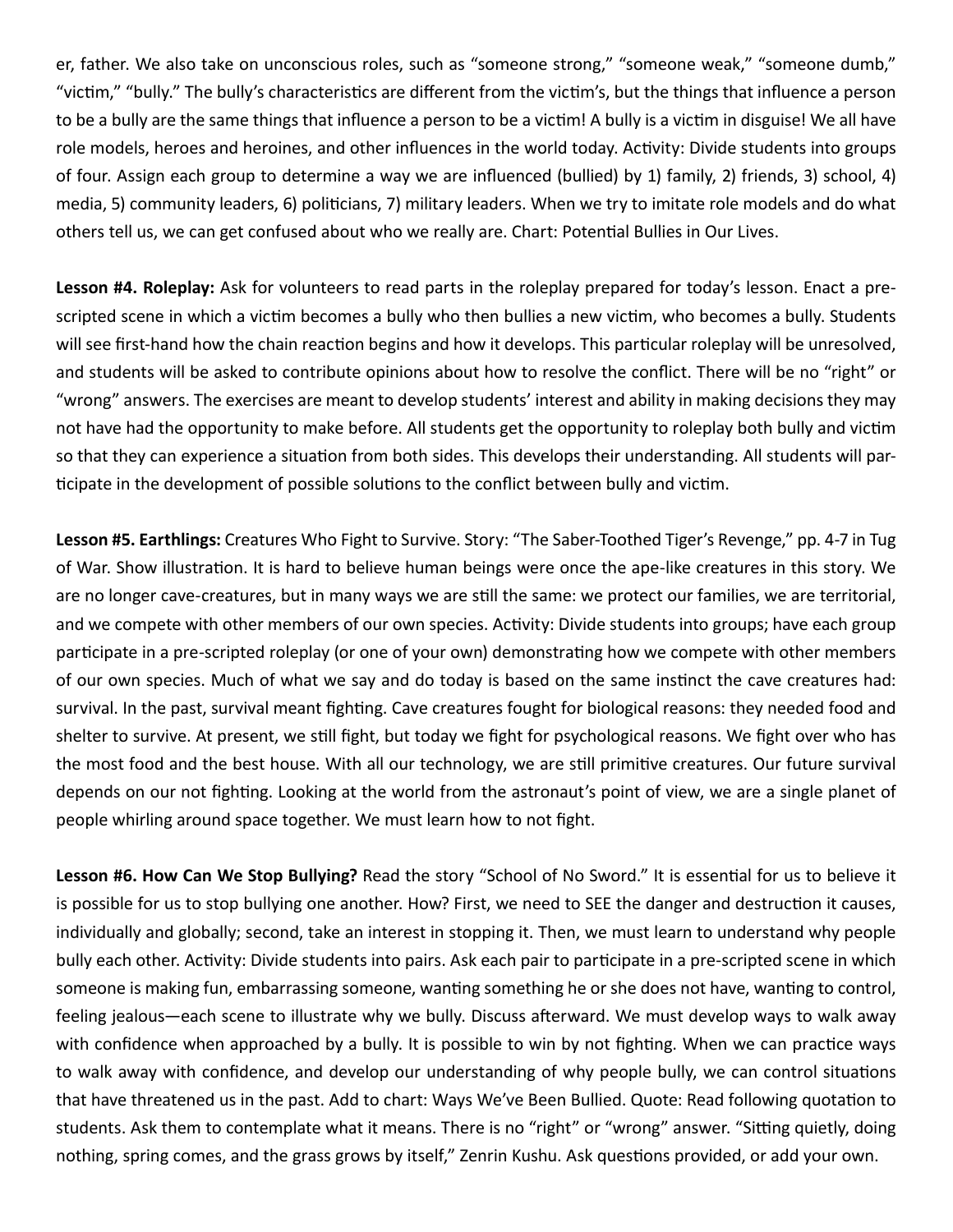**Lesson #7. How Victims Can Become Winners.** Story: "Do You Mind if I Warm up?" Ask questions regarding the story and students' opinions of how conflict was handled in the story. Learning martial arts can give you confidence because you acquire skills that make you feel more secure in protecting yourself. It is essential, however, to learn from a qualified teacher who offers both physical skills and confidence-building mental skills. Faced by a bully, we feel less fear, because we have strengthened body and mind, and a potential attacker is often intimidated before we ever get a chance to use what we have learned. Would you prefer that your students learn to end conflict before it starts, or after? There are 12 basic ways to use your head in stopping a fight before it ever starts. Activity: Assign two ways to each of six groups for them to develop a short, pre-scripted roleplay. These mental skills take time to learn; practice makes perfect. Chart: Twelve Ways to Walk away with Confidence.

**Lesson #8. Roleplay:** No student should have to roleplay in front of others if he/she does not want to, but all students need to get the experience of being a bully and victim, so some of these roleplays are designed to be done as a group, in partners. Introduce students to the concept of "Stop! Think!" Activity: Divide students into pairs. Have partners perform a roleplay for each other (an audience of one). Then, ask the second partner to read the same roleplay to the first partner. These will be followed by questions and discussion. Do roleplays "For Bullies Only," in Why Is Everybody Always Picking on Me? p. 80 and "For Victims Only" (to be designed). Do the same with more roleplays (designed for this section). Discussion and questions afterward. It is essential to be open to all responses and opinions to encourage students to speak their minds. If teachers feel a particular roleplay does not work well for their students, they are invited to create their own or to substitute language for already existing roleplays.

**Lesson #9. How Bullies Can Become Winners.** Story: "The Beating You Know You Will Get," in Fighting the Invisible Enemy, p. 113. If you have ever felt that everybody is picking on you, then you have felt like a victim and a bully! The bully who picks on someone also feels like a victim. Bullying is a lose/lose situation. It is okay to feel you would like to hurt someone, but it is not okay to actually do it. We have the responsibility to not hurt each other and to resolve our conflict. No one is perfect, but we can focus our intention on not hurting. Activity: Divide students into groups; ask each to participate in a roleplay (either pre-scripted or self-written) demonstrating how we can change negative thinking into positive action. We may think and feel like bullying someone, but we do not have to. We have the power to turn our thinking around, which sometimes takes more strength than bullying. To change our behavior we need an interest in change, energy, commitment to carry it through, awareness, skills to change, knowledge of ways to act with confidence, and an interest in talking things over with friends, family, and teachers.

**Lesson #10. Awareness Is Everything.** Read story "The Miracle of the Martial Arts" in Eye of the Hurricane, p. 33, (also as addendum in curriculum). What does it mean to be successful? We live in a hypocritical world, where we are often bullied into doing or taking something that is not in our best interest. Although we live in a competitive society, you do not have to live your life that way. You are what you remember; negative past experiences can contribute to negative attitudes. Many of us think, "I feel bad, so I must be bad." Activity: Ask a volunteer to blurt out a negative thought. Ask another volunteer to turn that thought into a positive one. Get all students to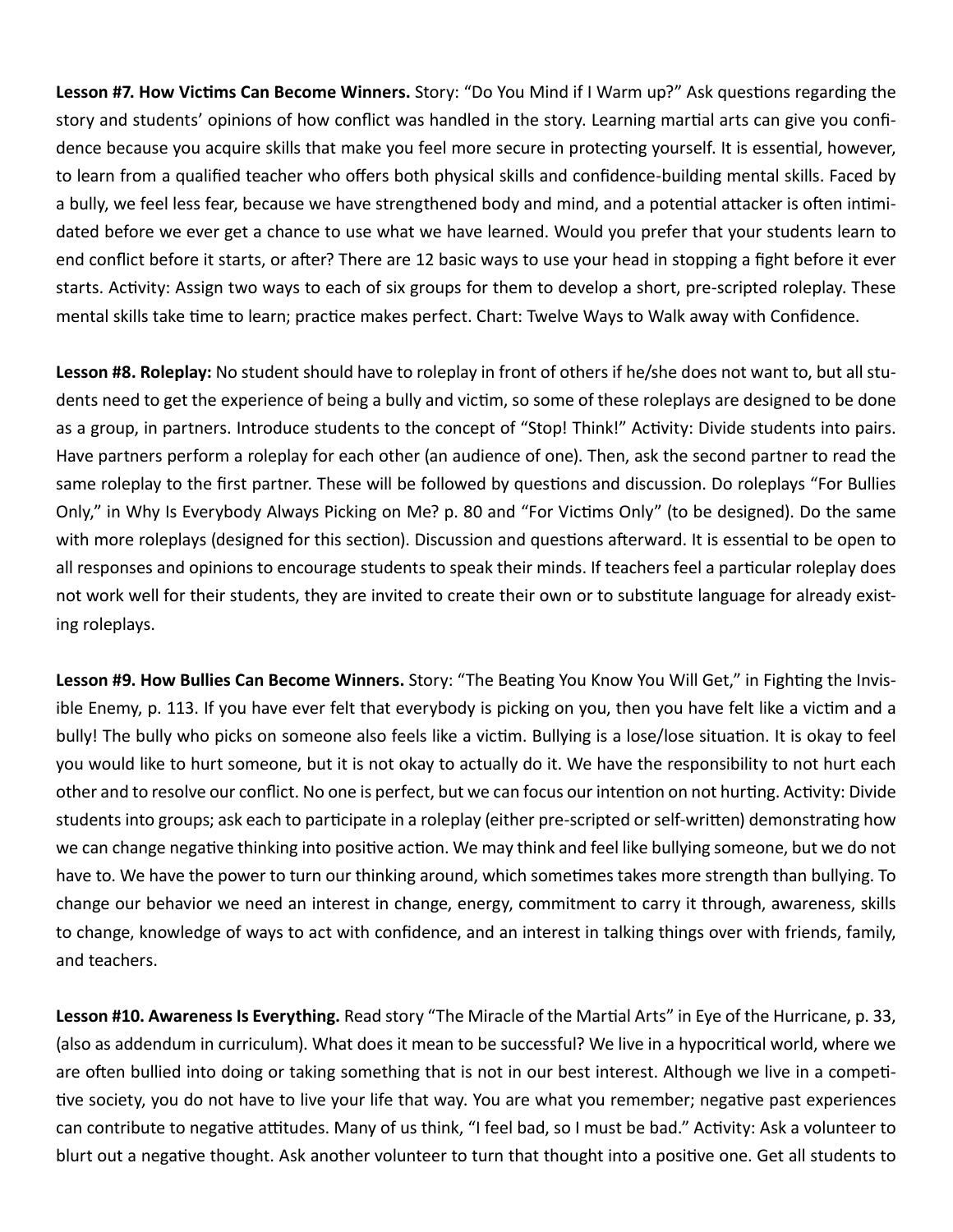participate. To turn negative thoughts into positive ones, we must: (1) recognize "negative" thoughts and feelings are happening to us; 2) allow them to be there without judging them; 3) talk with someone we trust. We must notice that these thoughts and feelings have to do with the past. Focus on life now. The person you want to be is not far from who you are now. Sometimes we are prevented from being the person we think we should be or should not be. We all have something special to offer.

**Lesson #11. How Bullying Affects World Peace.** Story: "The Difference between Heaven and Hell," pp. 100-102, Why Is Everybody Always Picking on Me? Show illustration page 100 and 101. The issue of peace has been of great concern to all caring human beings since the beginning of humankind; we still have not been able to attain it for everyone. Activity: Divide students into groups. Tell them: The kind of bullying that happens on the school playground is essentially the same bullying that causes international wars. Both are caused by (1) fear (fight or flight) and (2) ignorance (lack of knowledge). Both use physical force or hostile aggression to "win." Come up with possible solutions for ending bullying in school and in the world. Discuss verbal bullying, called propaganda. People use it to condition others into believing all sorts of things. There is evidence of it in TV commercials, radio, newspapers, films, magazines, comics. Activity: Introduce doublespeak and other jargon we use today. We are taught to take sides, which creates pain, sorrow, war. Chart: Words and Phrases that Manipulate and Confuse.

**Lesson #12. Roleplay.** Have students participate in pre-scripted roleplay "I'm Doing It Now," based on the short story about Jeff and Chris, p. 105 in Why Is Everybody Always Picking on Me? Activity: Divide students into groups of four or five and ask each group to develop a roleplay that makes use of two ways they have learned to walk away with confidence. Ask each group to select a bully and victim from within the group (or more than one of each) who will play the roles. Have each group present their roleplay. After all have been performed, have an open discussion. Encourage all responses. Allow students to speak their minds and to be open to opinions different from theirs. If a conflict arises in the classroom between two students' opinions, take that opportunity to have the rest of the class help these two work out their differences.

**Lesson #13. Understanding Aggression.** Quotation: "My storehouse having been burnt down, nothing blocks the view of the bright moon." Discuss the quote and what students believe it means. What is the feeling that comes from this quote? Aggression? Resignation? Understanding? What does "aggressive" mean? We can be easily confused, because this word has two meanings—one is positive and one is negative. Aggressive: 1) energetic, full of energy; and 2) being verbally or physically harmful. Activities: Play "Pushing Apart," a game in which partners push against one another as a challenge. Follow with another game, "Pulling Together," in which partners pull to maintain their own and one another's balance. Discuss the difference. Play, "Getting It off Your Chest," in which each person gets to tell another something bothering him or her. Play "Ruler for a Day" where a ruler gets others to serve him or her. After each game, examine how students have experienced aggression—both kinds.

**Lesson #14. Seeing Yourself as Peacemaker.** We can all create pictures in our brain of who we want to be and what we want to happen, then, act based on our thoughts. Do you believe in an eye for an eye? That the honorable solution to resolving conflict is through revenge? An ancient martial art philosopher once said, "To subdue the enemy without fighting is the highest skill." Do you agree? Activity: Play A New Role to Play – "I Can't Back